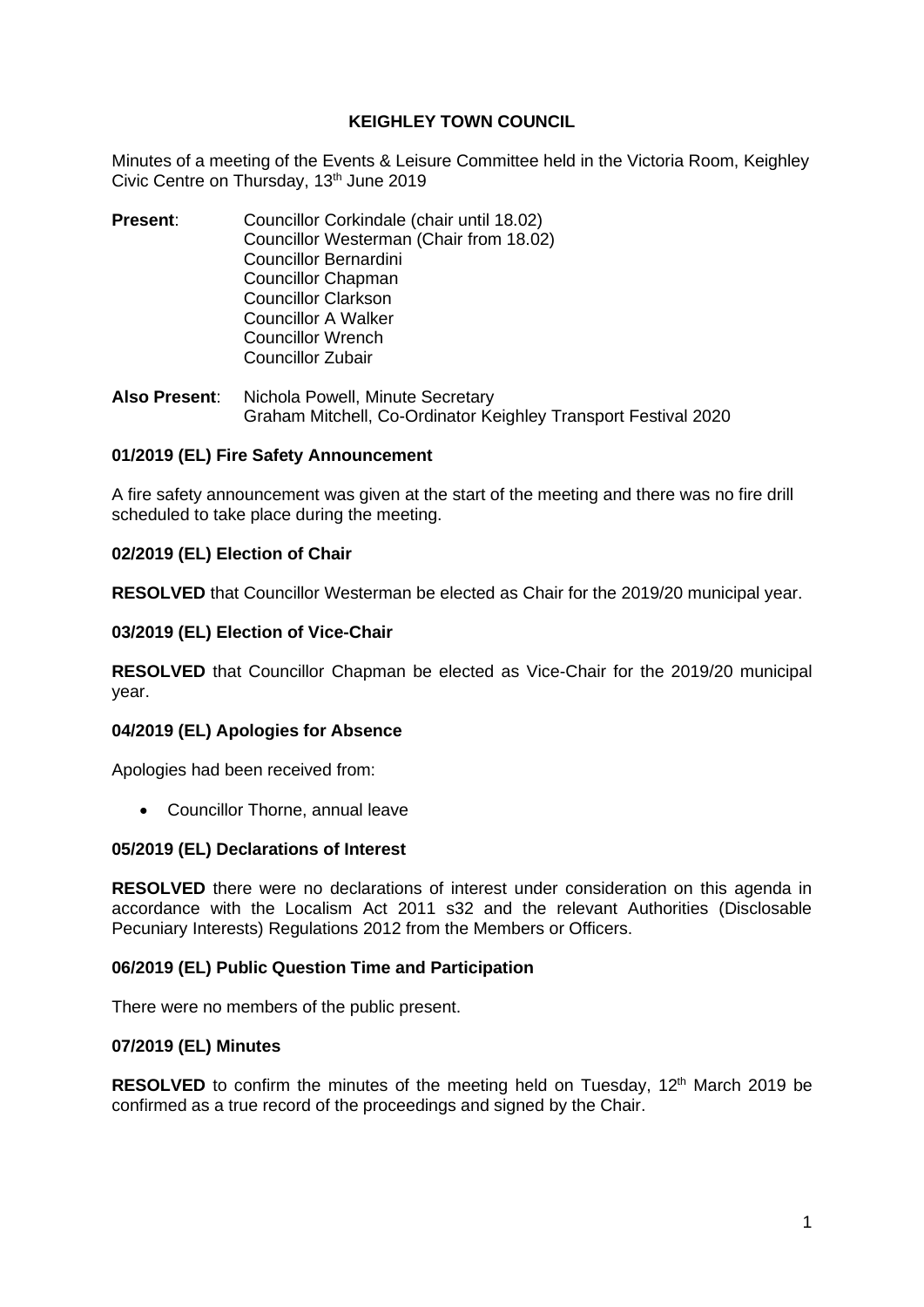## **08/2019 (EL) Events**

## i) **Keighley Transport Festival 2020**

Graham Mitchell addressed members saying that Keighley had a wealth of working transport heritage and the aim of the Festival was to display, showcase and explain the heritage of water, rail and road transport. There were a number of organisations who were involved who would make their own arrangements but there was also a Project Management Hub involving people from a variety of organisations who would undertake the general organisation. They were looking at having partnership participation of Keighley Town Council to provide a bank account, partnership funding and the possibility of opening up the Police Museum and cafe.

**RESOLVED** that Keighley Town Council confirms its involvement in the Keighley Transport Festival 2020.

**RESOLVED** that Graham Mitchell be co-opted onto the Events and Leisure Committee specifically for items about the Festival.

**RESOLVED** that the Town Council be the facilitator for the bank account for the Festival.

**RESOLVED** that the Chair and Vice Chair of the Events and Leisure Committee and Graham Mitchell be signatories for the Festival bank account with Mr Mitchell and one of the two members of the Events and Leisure Committee signing all cheques.

#### ii) **Review of Events which have already taken place**

#### a) **Keighley Community Awards - Friday, 15th March 2019**

The event was successful and very well received. Lessons had been learnt which would be incorporated into future events eg. IT and film coverage and allowing the winners to speak after their award.

#### b) **St George's Day Event - Tuesday, 23rd April 2019**

A well-attended and well received event. Early organisation of future events would mean that more typical English attractions could be sought.

#### iii) **Review of Forthcoming Events**

#### a) **Keighley Integrated Gala - Saturday/Sunday 8th/9th June, Cliffe Castle Park**

The Mayor and Mayoress together with some Councillors attended the event. Unfortunately due to the weather the film showing on the Saturday was not well attended but the Sunday was very well attended. A good start to working in partnership with Bradford MDC and Cliffe Castle.

#### b) **School Achievers Awards - Friday, 19th July**

This event was held in the Civic Centre and was for local year 6 pupils who had been nominated by their school. The Chair requested that members of the Events & Leisure Committee attend the event to assist with arrangements.

# c) **Yorkshire Day - Thursday, 1st August**

The event would be a day of celebration and would be held on Church Green. The Chair requested members to look at ideas for the event which could be discussed at the next meeting.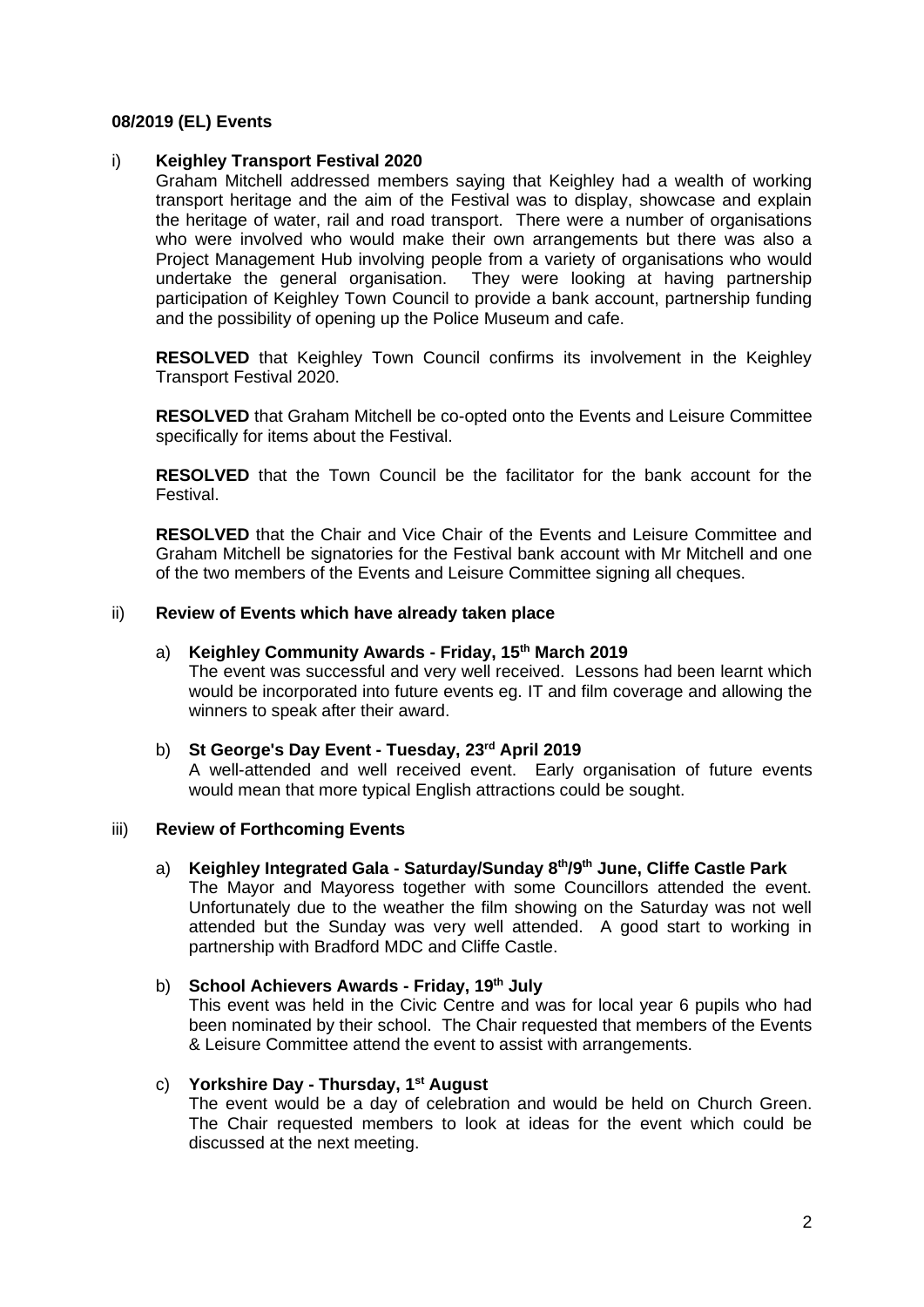## d) **Teddy Bear's Picnic - Wednesday, 28th August**

Members were informed that Bradford MDC were holding a very similar event on the 15<sup>th</sup> August.

**RESOLVED** that due to a similar event taking place on the 15<sup>th</sup> August members agreed this event should be cancelled.

e) **Heritage Days - 6 th -9 th and 13th -16th September (in partnership with others)** The Chair informed members that the Heritage Days were very popular events in the past and they had taken place in the Town Hall with the Keighley 'silverware' on display eg. Town Mayor/Mayoress chains, the mace, etc.

## f) **Emergency Services Event - Saturday, 28th September**

The Chair said this had been passed to the Watch & Transport Committee for them to contact the relevant services to ascertain availability. All agreed it was important to ensure all front line services were in attendance.

#### g) **Oktoberfest**

The event in 2018 had been cancelled due to lack of interest. Members agreed to hold the event on the weekend of the 26<sup>th</sup>/27<sup>th</sup> October and ensure it was publicised well in advance.

## h) **Bonfire Night - Saturday, 2nd November**

The Chair said in his previous position of Chair of the Watch & Transport Committee he had contacted the local police regarding the planning of the event and had been informed the cost of the security and road closures which would have to take place would be in the region of £6-7k. The event itself would cost in the region of £5-5½k for the fireworks for 20 minutes.

**RESOLVED** that due to the costs involved members agreed to cancel the Bonfire Night event.

## i) **Remembrance Sunday - Sunday, 10th November**

This was a very well organised and attended event. An organisation meeting was due to take place at the end of July.

## j) **Christmas Lunches - Tuesday, 10th and Thursday, 12th December**

Members discussed the popularity of this event and the possibility of holding an additional day. Discussions also took place regarding providing transport for those who were house bound.

**RESOLVED** that an additional day be put on and the dates be  $9<sup>th</sup>$ , 11<sup>th</sup> and 13<sup>th</sup> December 2019.

## k) **The Big Carol Service - Tuesday, 17th December**

The Chair informed members that the event was organised by the Rev Dr Jonathan Pritchard with assistance from the Town Council for printing the order of service. Unfortunately not many councillors had attended the event in 2018, therefore, the date had been arranged to ensure it did not clash with the Bradford MDC carol service.